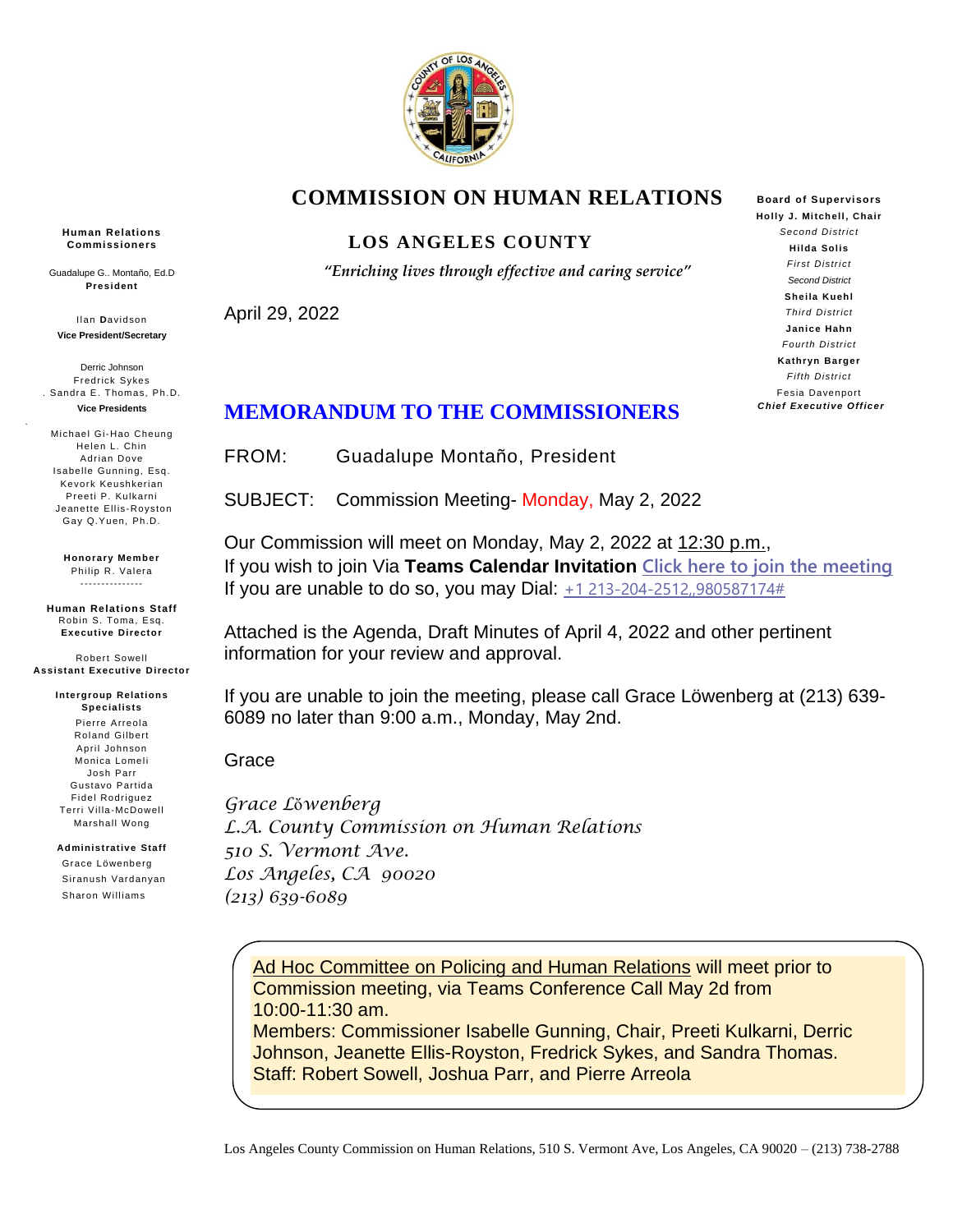

**Los Angeles County Commission on Human Relations 510 W. Vermont Avenue, Los Angeles, CA 90020 (213) 738-2788**

#### **AGENDA**

**MEETING OF THE COMMISSION/EXECUTIVE COMMITTEE Monday, May 2, 2022 – 12:30-2:00 pm**

**Via MS Teams Video and Audio Conferencing 213-204-2512,,980587174#**

## **Click here to join the [meeting](https://teams.microsoft.com/l/meetup-join/19%3ameeting_NTQ1NDEzYjItYWRkZS00MmE2LWFiNTAtZTc3Zjg3YWYzMmY5%40thread.v2/0?context=%7b%22Tid%22%3a%227faea798-6ad0-4fc9-b068-fcbcaed341f6%22%2c%22Oid%22%3a%22b13eb531-3b2f-42e3-a2ca-01b1105a588c%22%7d)**

**Our mission: to transform prejudice into acceptance, inequity into justice, and**

| oolon. to transform projudice into acceptance, inequity into justice, and<br>hostility into peace                                                                                                                                                                                                                    |                  |
|----------------------------------------------------------------------------------------------------------------------------------------------------------------------------------------------------------------------------------------------------------------------------------------------------------------------|------------------|
| 1. Call to Order                                                                                                                                                                                                                                                                                                     | (12:30)          |
| 2. Motion finding a state of emergency continues to directly impact the ability of the<br>members to meet safely in person, and/or state or local officials continue to<br>impose or recommend measures to promote social distancing.                                                                                |                  |
| 3. Review & Approval of April 4, 2022 Meeting Minutes*                                                                                                                                                                                                                                                               | (12:33)          |
| 4. President's Report<br>4.1. Spotlight on a Commissioner: Jeanette Ellis-Royston<br>4.2. Visit of Associate U.S. Attorney General for Civil Rights, Vanita Gupta                                                                                                                                                    | (12:35)          |
| <b>5. Executive Director's Report</b><br>5.1. Report on meeting with Snapchat VP and England's Minister for Equalities<br>5.2. Update on IT, budget, and admin. transition to the Executive Office                                                                                                                   | (12:45)          |
| <b>6. Committee Reports</b><br>6.1. Ad Hoc Committee on Policing and Human Relations<br>6.2. Ad Hoc Committee on Strategic Planning<br>6.3. IAOHRA 2022 Conference in LA Committee<br>6.4. Nominations Committee                                                                                                     | (12:55)          |
| 7. Public Comment (3 minutes per person)                                                                                                                                                                                                                                                                             | (1:05)           |
| 8. Action/Discussion Items<br>8.1. Presentation of Slate of Nominations, and Ballot Finalization<br>8.2. Policing Committee Action<br>8.3. Proposed Strategic Plan, Priorities and Goals*<br>8.4. IAOHRA 2022 Conference in LA<br>8.5. Update on 40 <sup>th</sup> Anniversary of hate murder of Vincent Chin in June | (1:10)           |
| 9. Commissioner Announcements (2 minutes per Commissioner)<br>10.Adjournment<br>For translation to other languages o para más información en español, call: (213) 738-2788                                                                                                                                           | (1:55)<br>(2:00) |

*For translation to other languages o para más información en español, call: (213) 738-2788.* \* Denotes that this agenda packet includes written material regarding the agenda item.

Meetings are held in English. If interpretation in other languages or accommodations for persons with disabilities are needed, please contact the Commission at (213) 738-7288 at least 3 business days before the meeting. The meetings of the Human Relations Commission are accessible to persons with disabilities.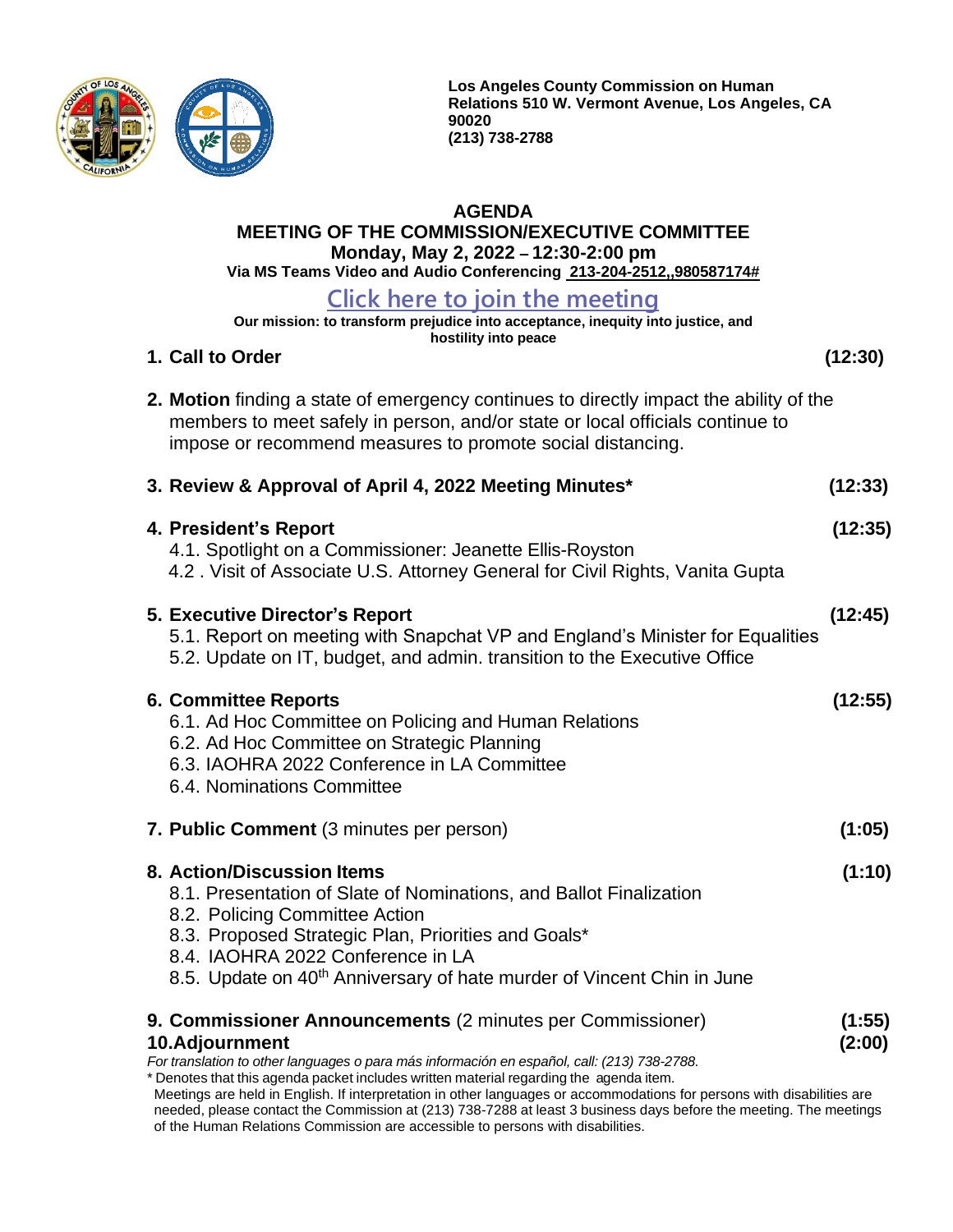AGENDA FOR THE SPECIAL MEETING OF THE BOARD OF SUPERVISORS

COUNTY OF LOS ANGELES, CALIFORNIA *TUESDAY, APRIL 26, 2022, 9:30* 

#### *A.M.*

# KENNETH HAHN HALL OF ADMINISTRATION 500 WEST TEMPLE STREET LOS ANGELES, CALIFORNIA 90012

Holly J. Mitchell Chair

Supervisor Supervisor



Celia Zavala

## AGENDA POSTED: April 22, 2022

To listen by telephone please call (877) 873-8017 and enter the access code when prompted:

Access Code for English: **111111** Access Code for Spanish: **222222** 

To address the Board on the following matters please call **(877) 692-8955** and enter participant code **1336503** during the live virtual meeting **(Press 1 then 0 to address the Board)**:

## **I. BOARD OF SUPERVISORS 1**

## **1. Findings to Continue Teleconference Meetings Under Assembly Bill 361 and Related**

## **Actions**

Recommendation: Acting on behalf of the Board of Supervisors, and on behalf of entities for which the Board members serve as governing members (Governing Members), and for

commissions, task forces, etc., which were, or are, created either by the Board or Governing Members or at their direction, and are subject to the Brown Act: (1) find in accordance with Assembly Bill (AB) 361 Section 3(e)(3), California Government Code Section 54953(e)(3), that the Board has reconsidered the circumstances of the State of Emergency due to the COVID-19 pandemic and that the State of Emergency remains active and (2) find, in accordance with AB 361 Section 3(e)(3), California Government Code Section 54953(e)(3), that local officials continue to recommend measures to promote social distancing. (As requested at the Board meeting of November 2, 2021.) (21-4261)

*Attachments:Attachments:* [Public Comment/Correspondence](http://file.lacounty.gov/SDSInter/bos/supdocs/168402.pdf)

**Board of Supervisors Agenda TUESDAY, APRIL 26, 2022**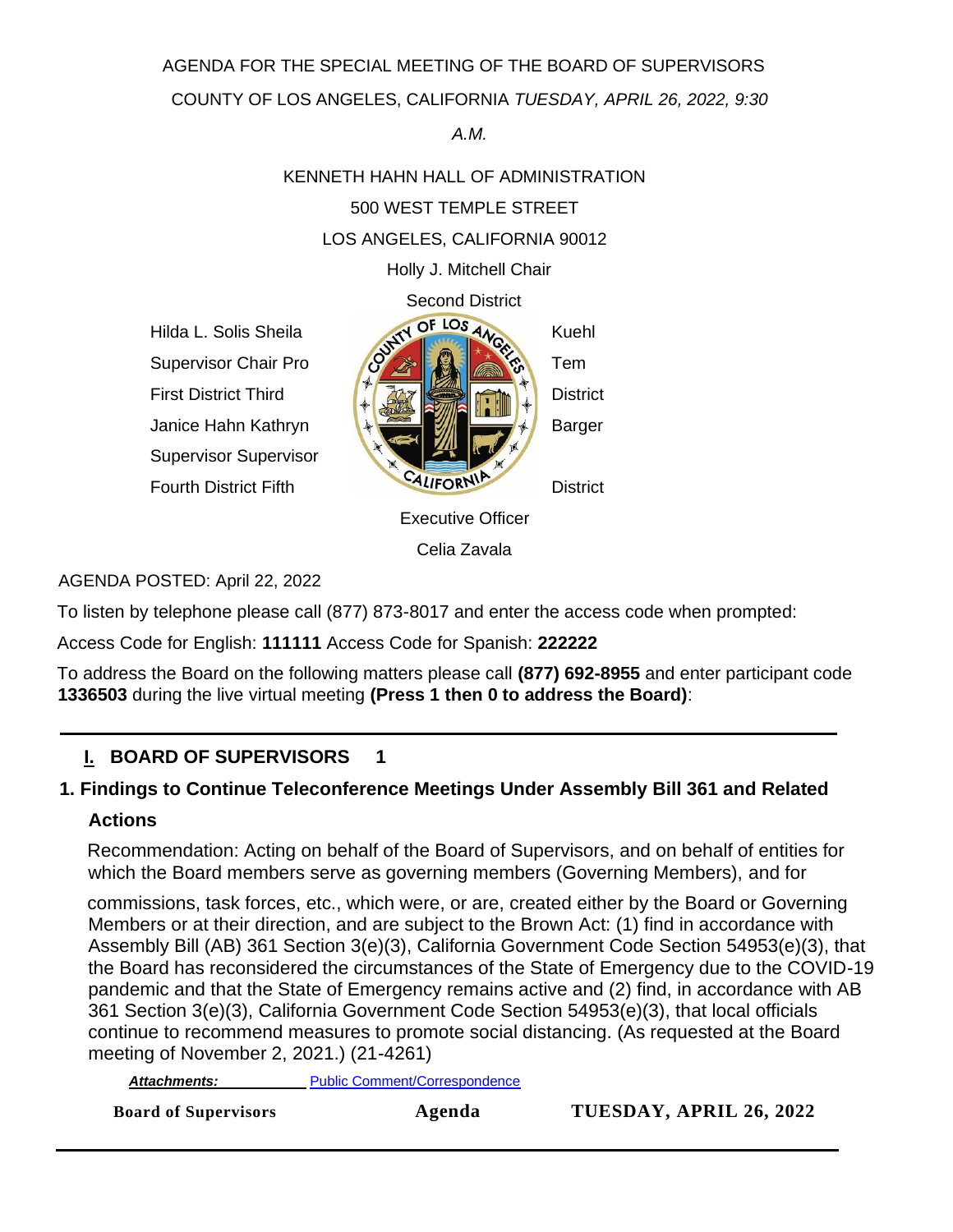## **II. NOTICES OF CLOSED SESSION FOR APRIL 26, 2022**

## **CS-1.** CONFERENCE WITH LEGAL COUNSEL – EXISTING LITIGATION

(Paragraph (1) of Subdivision (d) of Government Code Section 54956.9)

Brenda Jimenez v. County of Los Angeles, Los Angeles County

Superior Court Case No. 21STCV19160

This medical malpractice lawsuit alleges that plaintiff suffered injuries and the wrongful death of her newborn baby due to inadequate care and treatment at Los Angeles County + University of Southern California Medical Center.

(22-1733)

Attachments: [Public Comment/Correspondence](http://file.lacounty.gov/SDSInter/bos/supdocs/168543.pdf)

## **CS-2.** CONFERENCE WITH LABOR NEGOTIATORS

(Government Code Section 54957.6)

Agency designated representatives: Fesia Davenport, Chief Executive Officer and designated staff

Employee Organization(s) for represented employees: All individual member unions of the Coalition of County Unions, AFL-CIO; Local 721, SEIU; All affiliated member unions of AFSCME Council 36; Association of Deputy District Attorneys; Los Angeles County Association of Environmental Health

Specialists; Los Angeles County Public Defenders; and

Unrepresented employees (all). (17-0363)

*Attachments:* [Public Comment/Correspondence](http://file.lacounty.gov/SDSInter/bos/supdocs/168404.pdf)

**END** 

*County of Los Angeles Page 2*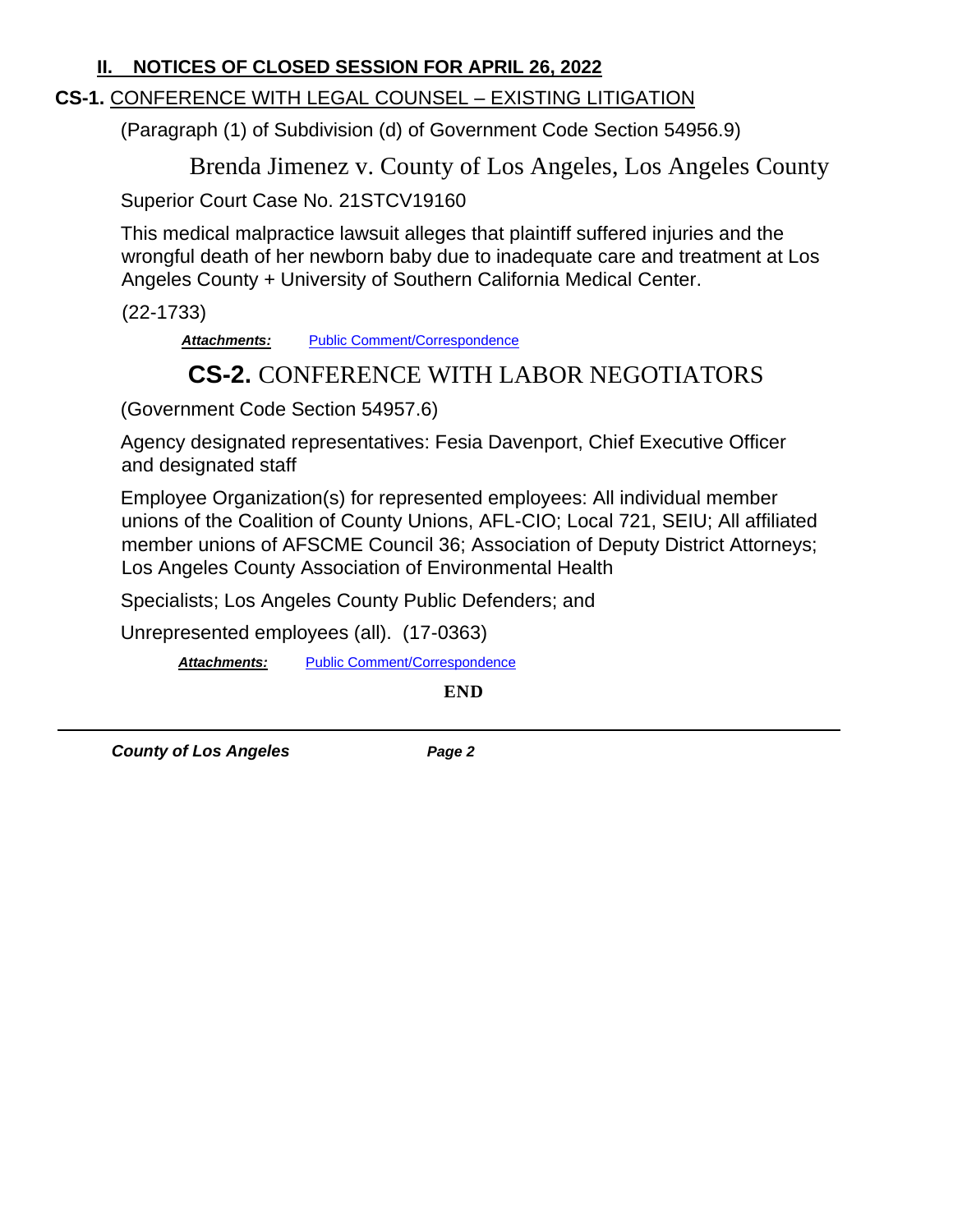#### [PROPOSED] MINUTES COMMISSION ON HUMAN RELATIONS Meeting of April 4, 2022 Via Microsoft Teams Video & Audio Conferencing

| PRESENT: Helen Chin    | Preeti Kulkarni       |
|------------------------|-----------------------|
| Ilan Davidson          | Guadalupe Montaño     |
| Jeanette Ellis-Royston | <b>Fredrick Sykes</b> |
| Porter Gilberg         | Sandra Thomas         |
| Derric Johnson         | Gay Q. Yuen           |
| Kevork Keushkerian     |                       |
|                        |                       |
|                        |                       |

| STAFF: | Robert Sowell | Grace Löwenberg    |
|--------|---------------|--------------------|
|        |               | Siranush Vardanyan |

- **1. Call to Order and Land Acknowledgement of Indigenous Peoples:** Commission President Guadalupe Montaño called the meeting to order at 12:34 p.m. with a quorum in attendance. She acknowledged the indigenous peoples who were the first stewards of the lands on which we reside in our county.
- **2. Motion:** The Commission finds that a state of emergency continues to directly impact the ability of the members to meet safely in person, and/or state or local officials continue to impose or recommend measures to promote social distancing. Vice-President/Secretary (VP Sec.) Ilan Davidson made the motion as stated, and Commissioner Preeti Kulkarni seconded. The motion passed unanimously.
- **3. Review & Approval of March 7, 2022 Meeting Minutes:** It was moved by VP Sec. Davidson and seconded by Commissioner Fredrick Sykes to approve the minutes of the Commission meeting of February 7, 2022, as presented by VP Sec. Davidson. The motion passed unanimously.

#### **4. President's Report**

**4.1 Spotlight on Commissioner/Staff**: President Montano introduced Commissioner Sykes who shared the following: He is 70 years old, born in 1951 in Virginia. He said that in the year that he was born, 7 males who looked like him were executed after being accused of raping a white woman. His mother had to give birth to him in the hallway of a hospital because she was not allowed to be admitted in the same hospital as Caucasian women in Louisiana. His father was serving in the Korean war and came to California, thinking it would be a better place. His father had 7 children and went from living in Louisiana on a farm, to Watts (Palm Lane Housing) in California until 1966, when the Watts Riot happened. The County decided to build the Martin Luther King hospital where he was living at the time, so his family moved to Compton, which is where he grew up. Commissioner Sykes had a dedicated student counselor who got him a small scholarship and encouraged him to go to Compton Community College. He had been working since the age of 12, washing dishes, delivering papers, and worked full-time in the evening through high school. His counselor encouraged him to go to college, so he got a part-time job at Sears. In 1971, the Compton Police Department got a federal grant to recruit and get minorities into law enforcement, so Commissioner Sykes got the opportunity to work as a Community Service Officer, and by 1973 he had transferred to Cal State Los Angeles. Commissioner Sykes explained that at this time, LAPD and the Sheriff's Department was recruiting, so he took the test and got hired as a Deputy Sheriff. He held several positions at the Sheriff's Department during the 33 years he worked there. In 2006, after retirement, Commissioner Sykes' mother passed away and that is when he became involved in politics. He finally got elected in 2011 as the Mayor of West Covina in 2015. Commissioner Sykes shared that he met Supervisor Hilda Solis while she was in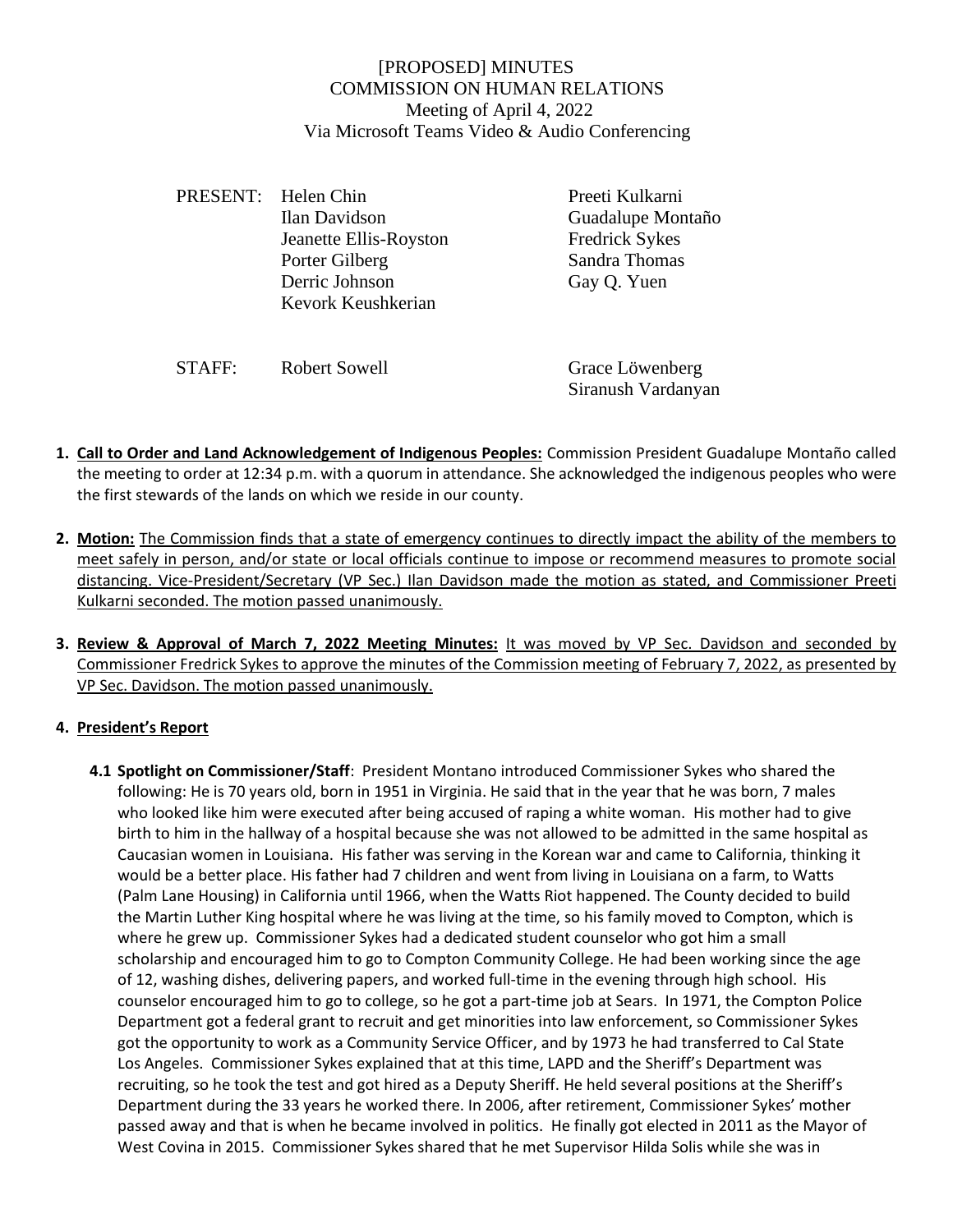Congress. So when she came back to Southern California from Washington, D.C., she became part of the Board of Supervisors and appointed him as the Oversight Commissioner at the City of West Covina, and subsequently to the Human Relations Commission.

**4.2 Recognition in Media of Commission's role in L.A. County's CEDAW Ordinance:** President Montano shared that the CEDAW efforts were highlighted in an online magazine ("Ms."). The link to the article by Mary Hansel, called "Local Implementation of CEDAW is at an Inflection" is available in the agenda packet.

#### **5. Executive Director's Report:**

- **5.1 Update on IT, hiring and staff transition to the Executive Office:** VP Robert Sowell shared that ED Toma is not able to join the meeting today due to a special luncheon event with Snapchat's Executive Vice President and United Kingdom's Minister of Equality to increase support of LA vs Hate work and the IAOHRA Conference coming up. VP Sowell shared updates on IT and stated that we are still waiting on our contacts and calendar to be transferred to the new department. VP Sowell continued to share that we have requested almost 3 million dollars of the second (American Rescue Plan) tranche and we're pursuing the 2022-23 budget needs at this time. Additionally, staff member Gustavo Partida has been promoted to a Senior (Human Relations) Consultant position after being with us for over 10 years. VP Sowell introduced guest speaker Reena Hajat Carroll, the Executive Director (ED Carroll) of California Conference for Equality and Justice (CCEJ).
- **5.2 Guest Speaker- Reena Hajat Carroll**: ED Carroll showed a slide presentation and shared the following: She is originally from Chicago and moved to California to attend Occidental College, where she obtained her MA in Social Work. She lived in St. Louis in 2014 through the killing of Michael Brown by the Ferguson Police Department. She spent lots of time talking to the community to see how we can do better, and heal our community. After years, she became exhausted, and then chose to move her family to Los Angeles 4 years ago and took a break from social justice work. She then ran an organization in early childhood for 2 years and realized she was not living out her passion. So she applied for the CCEJ Executive Director position and began the work. ED Carroll stated the mission for CCEJ is to eliminate biases, bigotry, and racism. CCEJ started in 1927 as the National Conference of Christians and Jews, and has transformed to what we are today. She stated CCEJ uses a restorative practice and lens to center relationships, focus on getting to know one another, creating a judgement free zone, and then we get to the psychology and behavior around racism to transform our culture and accountability. NCCJ started a program in 1985 called the Brotherhood Sisterhood Camp, which is now known as Building Bridges Camp to bring young people together to talk about racism and how they can become advocates. Additionally, CCEJ is providing 10 training courses in racial justice, 7 training courses in restorative justice, customized trainings, and has served over 60 organizations and 1,200 individuals in 2021-2022 alone. ED Carroll shared that CCEJ also has the Restorative Justice Youth Diversion Program to work with young people to understand why they have created the crime and if they successfully go through the program, they can move on with their lives. Commissioners thanked ED Carroll for her time and the work that they are doing. Commissioner Kulkarni stated she may have a student interested in the program and ED Carroll informed her that there is no charge for students being referred by a school, and that there may be funding available for others so money should not be an issue for anyone wanting to participate.

#### **6. Committee Reports**

#### **6.1 Ad Hoc Committee on Policing & Human Relations:** No report.

**6.2 Ad Hoc Committee on Strategic Planning:** Commissioner Kulkarni stated that there was a 3rd session, which was successful, however another session is needed. Commissioner Kulkarni stated she is not able to attend on the dates Grace Lowenberg and sent out. AD Sowell stated Grace received the message and will be scheduling other dates. Commissioner Kulkarni stated the next step in the process is to meet one more time to create a draft of the strategic plan and send it out for review.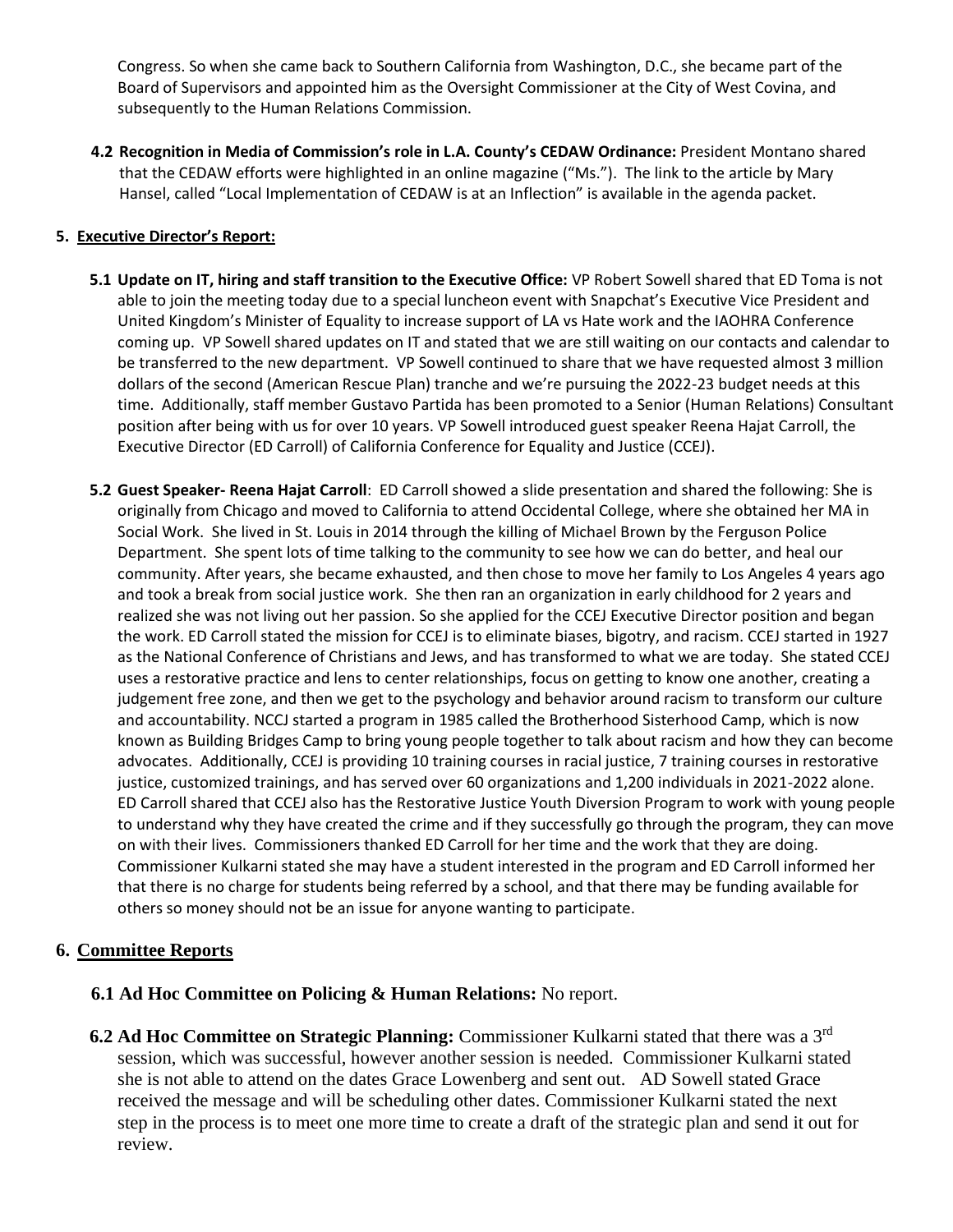#### **6.3 IAOHRA 2022 Conference Committee:** No report.

#### **7. Public Comment:** None.

#### **8. Action/Discussion Items**

- **8.1 Formation of Nominations Committee:** President Montano stated that there is a need for the Nominations Committee with a member from each district. Commissioner Montano volunteered to chair the Committee and requested for volunteers. Commissioner Sykes and Commissioner Chin volunteered.
- **8.2 Policing Committee Action:** No updates.
- **8.3 Review of Proposed Strategic Plan, Priorities, and Goals:** No updates.
- **8.4 IAOHRA 2022 Conference in LA:** No updates.
- **8.5 Event: 40th Anniversary of hate murder of Vincent Chin in June:** Commissioner Gay Yuen stated she reached out to the Chinese American Museum in District One to ask if there can be a commemoration for the 40<sup>th</sup> anniversary of the killing of Vincent Chin. Commissioner Yuen shared that 40 years ago, in Detroit, two males bashed and killed Vincent Chin as he was celebrating his bachelor party the night before his wedding. He was assaulted on June 19<sup>th</sup> after he got out of a bar and was attacked by 2 males with a baseball bat- and died 4 days later on June 23rd. The two men had been laid off from their jobs in the auto industry and blamed him, assuming he was Japanese and in the industry. This was the incident that triggered the activism of Asian Americans against hate throughout the nation. So, for the 40<sup>th</sup> Anniversary there can be an event to remember and to talk about what happened. Commissioner Yuen shared she thanks the County for their prompt response to hate and had asked ED Toma if this can be held as a County event and ED Toma had recommended to also invite several of the 18 (LA vs Hate) organizations to participate. Commissioner Yuen shared the vision is to be an in-person, multicultural event with speakers, and culture, and spurring folks to take action against hate, with a possible event target date of Thursday, June 23<sup>rd</sup>, at 6:30 p.m. Commissioner Yuen stated that the goal would be to educate our communities about Vincent Chin's hate murder, how to deal with anti-Asian hate violence and hate in general, and asked to see if the Commission will take on this event. Commissioner Yuen asked for a motion to take on this event for June 23<sup>rd</sup> in commemoration of 40 years since Vincent Chin's death. Commissioner Kulkarni made the motion, Commissioner Jeannette Ellis-Royston seconded the motion. The motion passed unanimously.

#### **8.6 Social Media implications for intergroup relations** No update.

- 9. **Commissioner Announcements:** Commissioner Kevork Keushkerian shared that April 24<sup>th</sup> is the 107<sup>th</sup> year since the genocide and that he will be going to Montebello to commemorate. Commissioner Keushkerian also shared that the groundbreaking was held last week for the Armenian American Museum in the heart of Glendale, and they are looking to raise money.
- **10. Adjournment:** President Montaño suggested adjourning the meeting in memory of Madeleine Albright, first woman to serve as the U.S. Secretary of State. VP Davidson made the motion as presented; Commissioner Keushkerian seconded the motion. Without objection, the meeting was adjourned.

Respectfully submitted,

Ilan Davidson Commission Vice President-Secretary